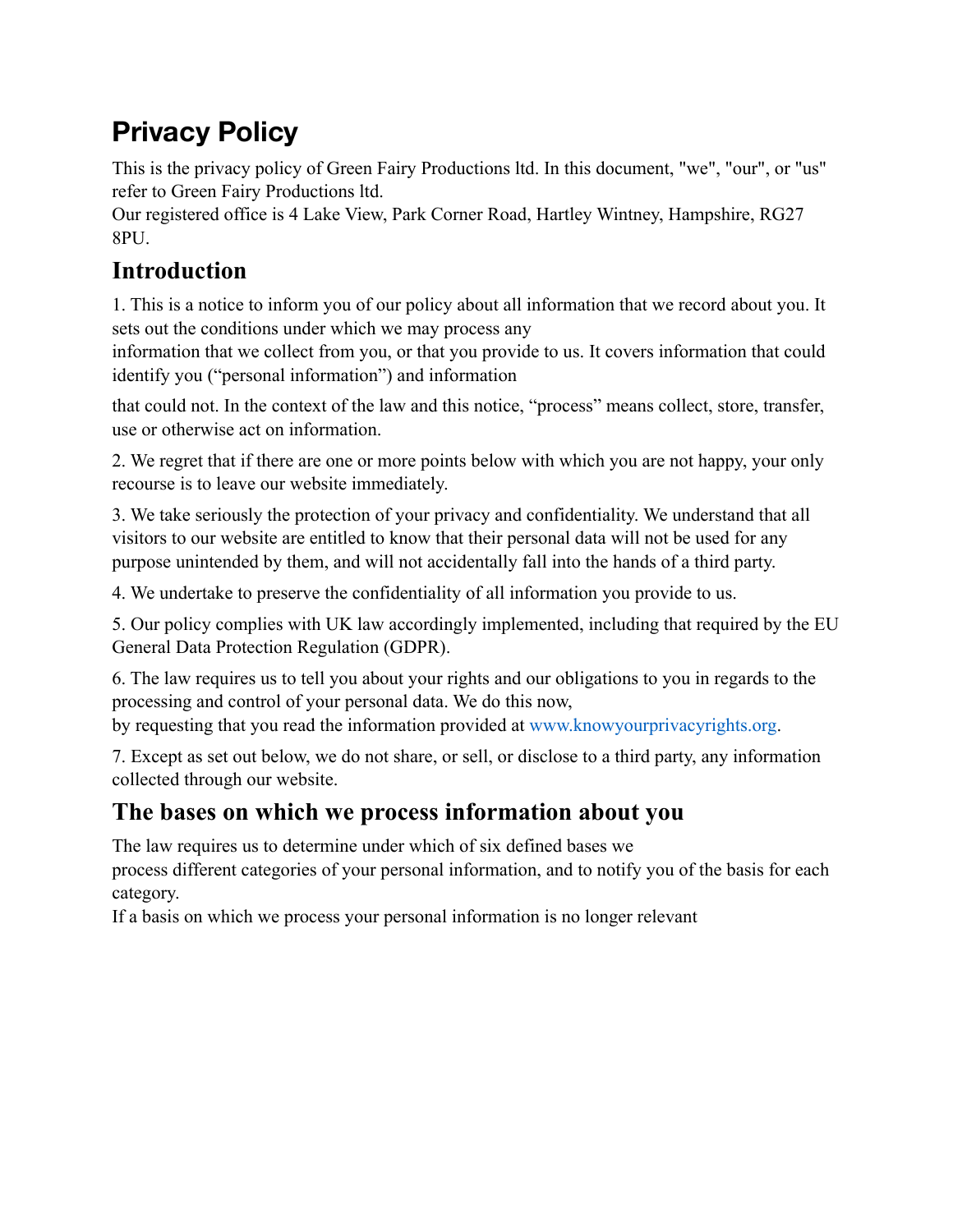

then we shall immediately stop processing your data.

If the basis changes then, if required by law, we shall notify you of the change and of any new basis under which we have determined that we can continue to process your information.

#### **1. Information we process because we have a contractual obligation with you**

When you create an account on our website, buy a product or service from us, or otherwise agree to our terms and conditions, a contract is formed between you and us.

In order to carry out our obligations under that contract we must process the information you give us. Some of this information may be personal information.

We may use it in order to:

- 1.1. verify your identity for security purposes
- 1.2. sell products to you
- 1.3. provide you with our services
- 1.4. provide you with suggestions and advice on products, services and how to obtain the most from using our website

We process this information on the basis there is a contract between us, or

that you have requested we use the information before we enter into a legal contract. Additionally, we may aggregate this information in a general way and use it to provide class information, for example to monitor our performance with respect to a particular service we provide. If we use it for this purpose, you as an individual will not be personally identifiable.

We shall continue to process this information until the contract between us ends or is terminated by either party under the terms of the contract.

#### **2. Information we process with your consent**

Through certain actions when otherwise there is no contractual relationship between us, such as when you browse our website or ask us to provide you more information about our business,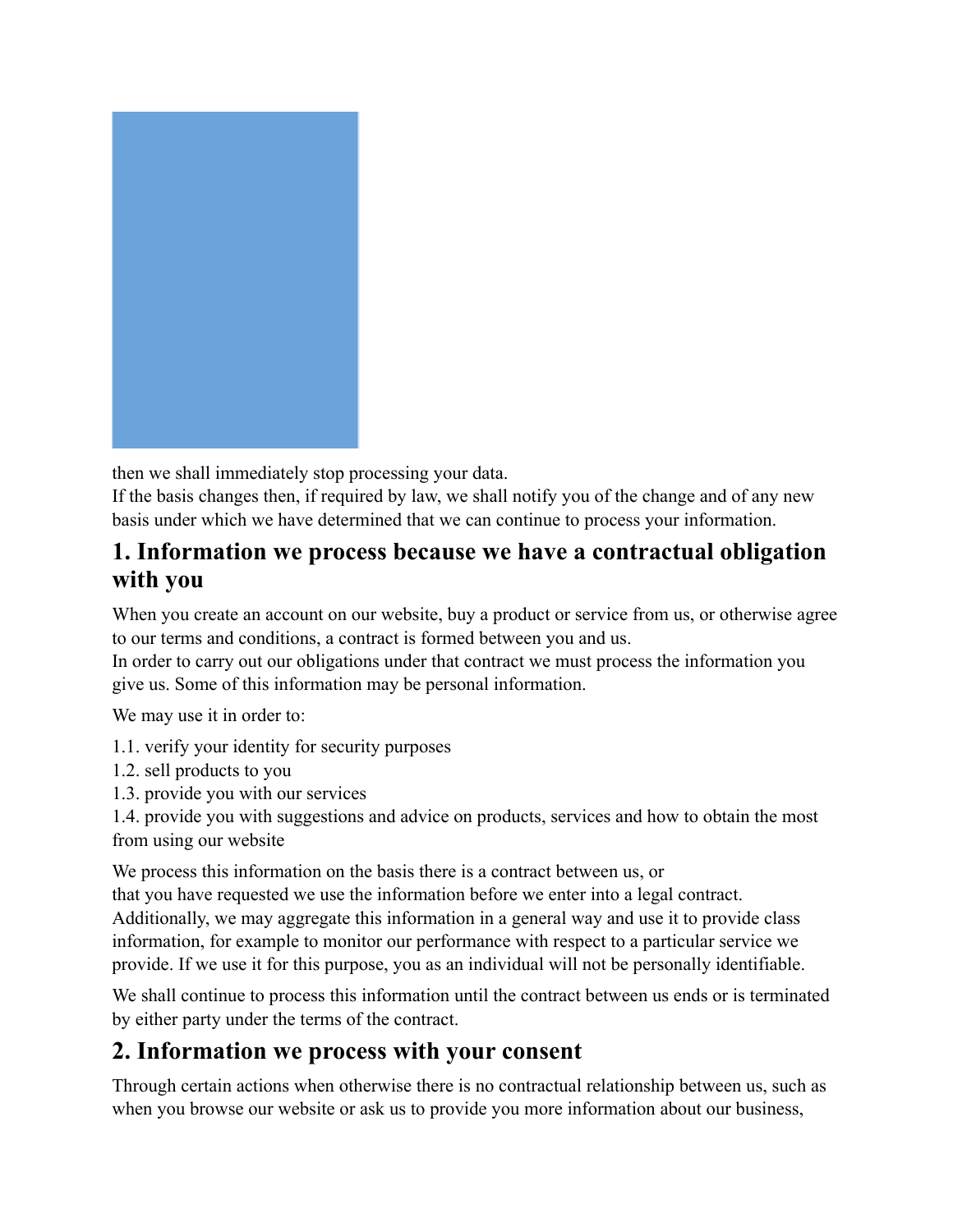including job opportunities and our products and services, you provide your consent to us to process information that may be personal information.

Wherever possible, we aim to obtain your explicit consent to process this information, for example, by asking you to agree to our use of cookies. Sometimes you might give your consent implicitly, such as when you send us a message by e-mail to which you would reasonably expect us to reply.

Except where you have consented to our use of your information for a specific purpose, we do not use your information in any way that would identify you personally. We may aggregate it in a general way and use it to provide class information, for example to monitor the performance of a particular page on our website.

We continue to process your information on this basis until you withdraw your consent or it can be reasonably assumed that your consent no longer exists.

You may withdraw your consent at any time by instructing us info@greenfairyproductions.co.uk. However, if you do so, you may not be able to use our website or our services further.

## **3. Information we process for the purposes of legitimate interests**

We may process information on the basis there is a legitimate interest, either to you or to us, of doing so.

Where we process your information on this basis, we do after having given careful consideration to:

• whether the same objective could be achieved through other means • whether processing (or not processing) might cause you harm

• whether you would expect us to process your data, and whether you would, in the round, consider it reasonable to do so

For example, we may process your data on this basis for the purposes of: • record-keeping for the proper and necessary administration of our business

• responding to unsolicited communication from you to which we believe you would expect a response

• protecting and asserting the legal rights of any party

• insuring against or obtaining professional advice that is required to manage business risk

• protecting your interests where we believe we have a duty to do so.

## **4. Information we process because we have a legal Obligation**

We are subject to the law like everyone else. Sometimes, we must process your information in order to comply with a statutory obligation.

For example, we may be required to give information to legal authorities if they so request or if they have the proper authorisation such as a search warrant or court order.

This may include your personal information.

## **Specific uses of information you provide to us**

## **5. Job application and employment**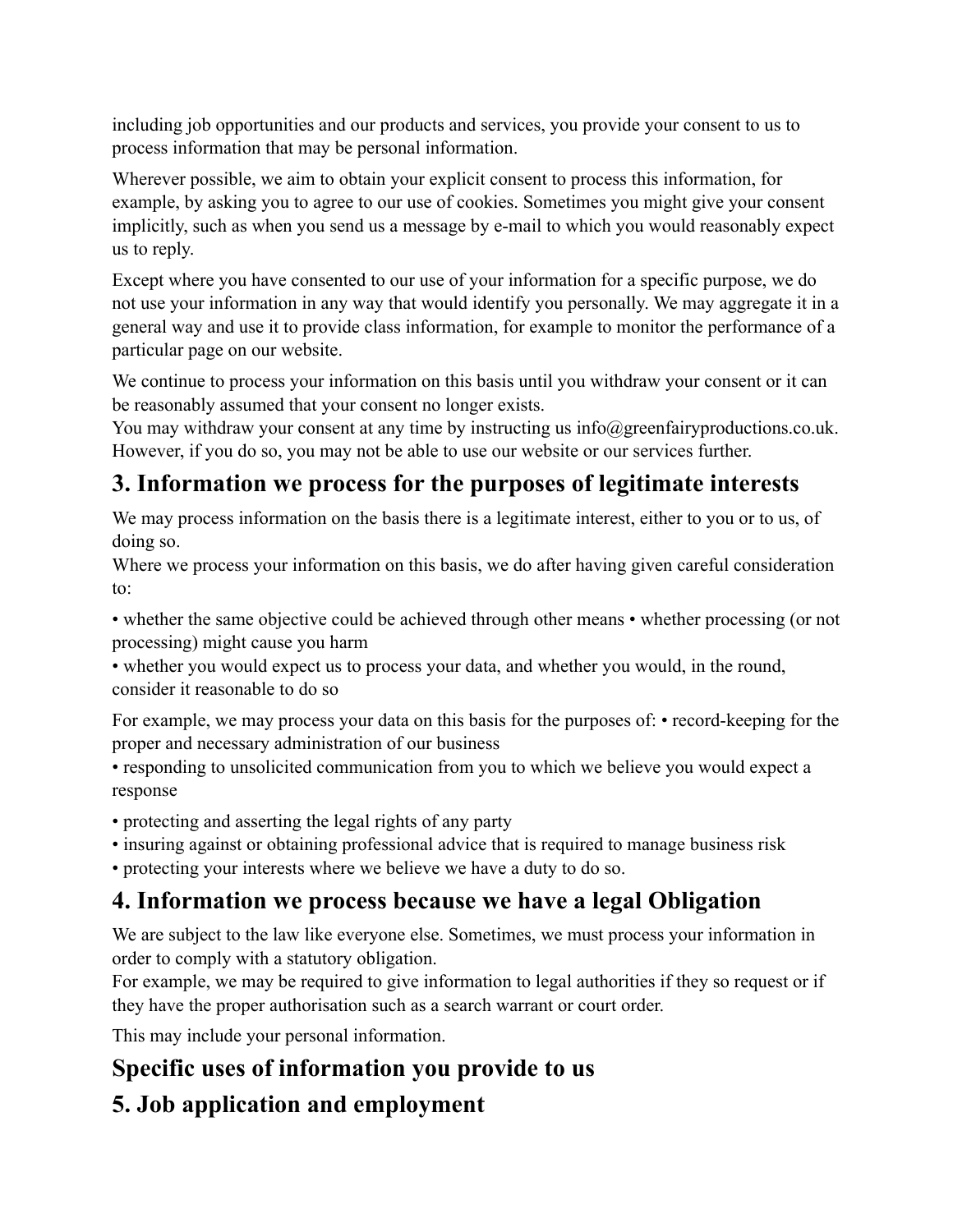If you send us information in connection with a job application, we may keep it for up to three years in case we decide to contact you at a later date.

If we employ you, we collect information about you and your work from time to time throughout the period of your employment. This information will be used only for purposes directly relevant to your employment. After your employment has ended, we will keep your file for six years before destroying or deleting it.

#### **6. Sending a message to us**

When you contact us, whether by telephone, through our website or by e-mail, we collect the data you have given to us in order to reply with the information you need.

We keep personally identifiable information associated with your message, such as your name and email address so as to be able to track our communications with you to provide a high quality service.

## **7. Complaints**

When we receive a complaint, we record all the information you have given to us. We use that information to resolve your complaint.

If your complaint reasonably requires us to contact some other person, we may decide to give to that other person some of the information contained in your complaint. We do this as infrequently as possible, but it is a matter for our sole discretion as to whether we do give information, and if we do, what that information is.

We may also compile statistics showing information obtained from this source to assess the level of service we provide, but not in a way that could identify you or any other person.

#### **Use of information we collect through automated systems when you visit our website**

#### **8. Cookies**

Cookies are small text files that are placed on your computer's hard drive by your web browser when you visit any website. They allow information gathered on one web page to be stored until it is needed for use on another, allowing a website to provide you with a personalised experience and the website owner with statistics about how you use the website so that it can be improved.

Some cookies may last for a defined period of time, such as one day or until you close your browser. Others last indefinitely.Your web browser should allow you to delete any you choose. It also should allow you to prevent or limit their use.

Our website uses cookies. They are placed by software that operates on our servers, and by software operated by third parties whose services we use. You may refuse to accept cookies by activating the setting on your browser which allows you to refuse the setting of cookies. If you choose not to use cookies or you prevent their use through your browser settings, you may not be able to use all the functionality of our website.

We use cookies in the following ways: 8.1. to track how you use our website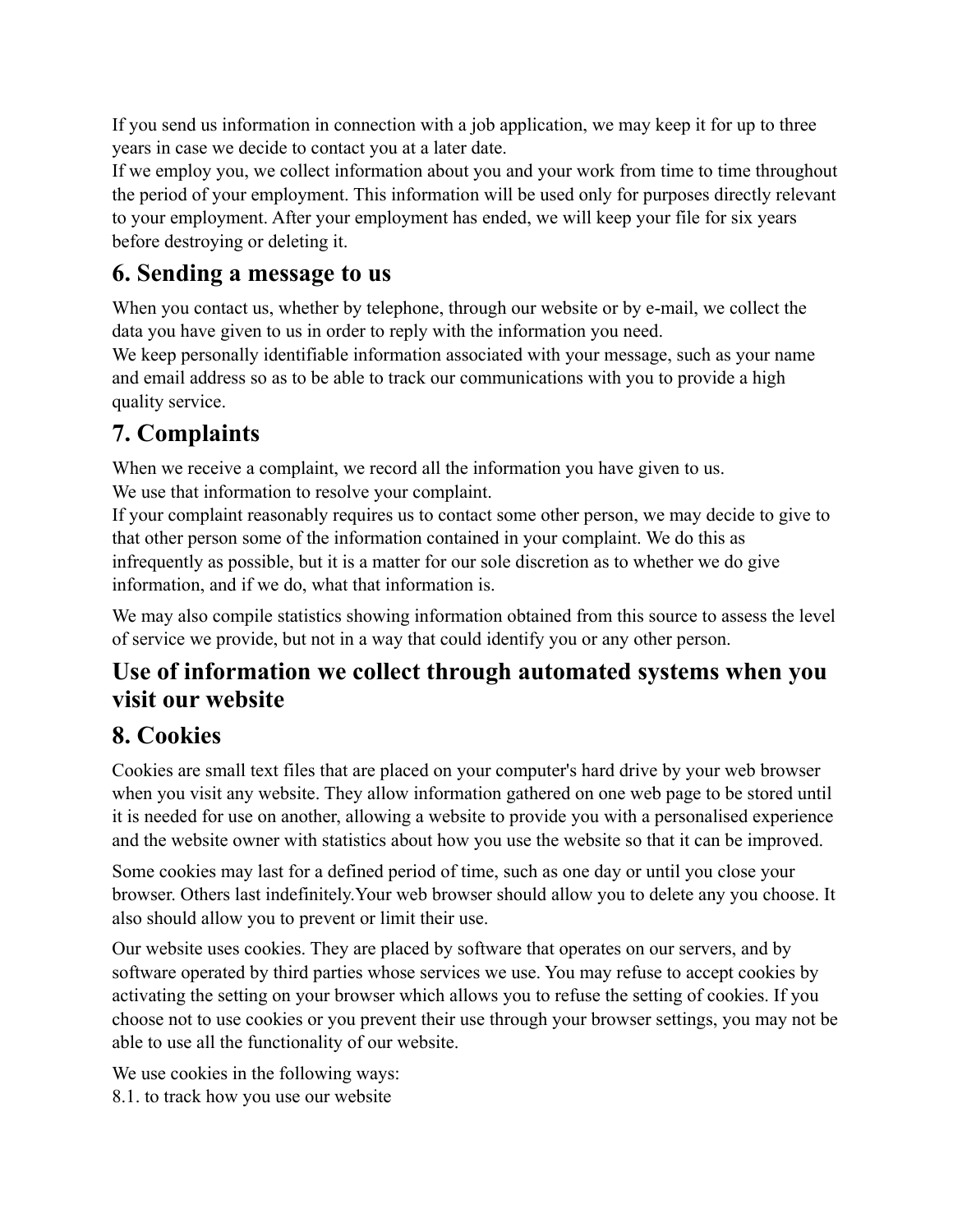- 8.2. to speed up your searches
- 8.3. to recognise you when you return to our site
- 8.4. to record whether you have seen specific messages we display on our website.

#### **9. Personal identifiers from your browsing activity**

Requests by your web browser to our servers for web pages and other content on our website are recorded.

We record information such as your geographical location, your Internet service provider and your IP address. We also record information about the software you are using to browse our website, such as the type of computer or device and the screen resolution.

We use this information in aggregate to assess the popularity of the webpages on our website and how we perform in providing content to you.

If combined with other information we know about you from previous visits, the data possibly could be used to identify you personally, even if you are not signed in to our website.

#### **Disclosure and sharing of your information**

#### **10. Third party advertising on our website**

Third parties may advertise on our website. In doing so, those parties, their agents or other companies working for them may use technology that automatically collects information about you when their advertisement is displayed on our website. If you click on an advert and visit a third party website, you will be subject to the policy of that provider. We suggest you visit their policies before browsing their site.

They may also use other technology such as cookies or JavaScript to personalise the content of, and to measure the performance of their adverts. We do not have control over these technologies or the data that these parties obtain. Accordingly, this privacy notice does not cover the information practices of these third parties.

#### **Access to your own information 11. Access to your personal information**

11.1. At any time you may review or update personally identifiable information that we hold about you, by signing in to your account on our website.

11.2. To obtain a copy of any information that is not provided on our website you may send us a request at info@greenfairyproductions.com.

11.3. After receiving the request, we will tell you when we expect to provide you with the information, and whether we require any fee for providing it to you.

## **12. Removal of your information**

If you wish us to remove personally identifiable information from our website, you may contact us at info@greenfairyproductions.com.

This may limit the service we can provide to you.